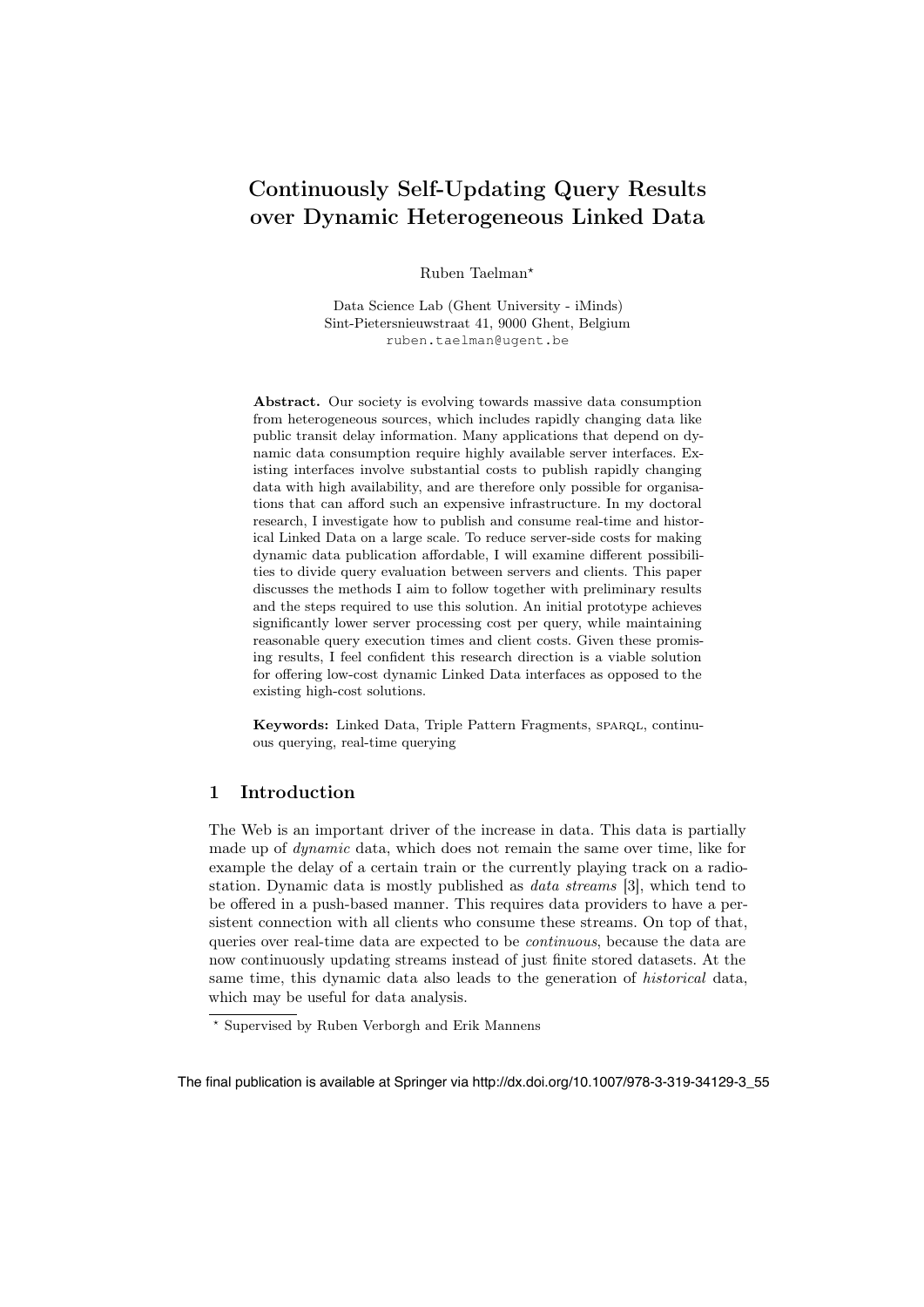#### 2 Ruben Taelman

In this work, I investigate how to publish and consume non-high frequency real-time and historical Linked Data. This real-time data for example includes sensor results which update at a frequency in the order of seconds, use cases that require updates in the order of milliseconds are excluded. The focus lies at low-cost publication, so that large scale consumption of this data becomes possible without endpoint availability issues.

In the next section, the existing work in the area will be discussed. Section [3](#page-2-0) will explain the problem I am trying to solve, after which Section [4](#page-3-0) will briefly explain the methodology for solving this problem. Section [5](#page-5-0) will discuss the evaluation of this solution after which Section [6](#page-6-0) will present some preliminary results. Finally, in Section [7](#page-7-0) I will explain the desired impact of this research.

## <span id="page-1-0"></span>2 State of the Art

Current solutions for querying and publishing dynamic data is divided in the two generally disjunct domains of *stream reasoning* and *versioning*, which will be explained hereafter. After that, a low cost server interface for static data will be explained.

Stream reasoning is defined as "the logical reasoning in real time on gigantic and inevitably noisy data streams in order to support the decision process of extremely large numbers of concurrent users" [\[4\]](#page-8-1). This area of research integrates data streams with traditional RDF reasoners. Existing SPARQL extensions for stream processing solutions like c-sparql [\[5\]](#page-8-2) and cqels [\[10\]](#page-8-3) are based on *query registration* [\[4,](#page-8-1) [7\]](#page-8-4), which allows clients to register their query at a streamingenabled SPARQL endpoint that will continuously evaluate this query. These data streams consist of triples that are *annotated* with a timestamp, which indicates the moment on which the triple is valid. These querying techniques can for ex-ample be used to query semantic sensor data [\[13\]](#page-8-5). C-SPARQL is a first approach to querying over both static and dynamic data. This solution requires the client to register a query in an extended sparql syntax which allows the use of *windows* over dynamic data. The execution of queries is based on the combination of a traditional sparql engine with a *Data Stream Management System* (DSMS) [\[2\]](#page-8-6). The internal model of C-SPARQL creates queries that distribute work between the DSMS and the sparaquengine to respectively process the dynamic and static data. CQELS is a "white box" approach, as opposed to the "black box" approaches like C-SPARQL. This means that CQELS natively implements all query operators, as opposed to c-sparql that has to transform the query to another language for delegation to its subsystems. This native implementation removes the overhead that black box approaches like C-SPARQL have. The syntax is very similar as to that of c-sparql, also supporting query registration and time windows. According to previous research [\[10\]](#page-8-3), this approach performs much better than c-sparql for large datasets, for simple queries and small datasets the opposite is true.

Offering historical data can be achieved by versioning entire datasets [\[15\]](#page-9-0) using the Memento protocol  $[14]$  which extends  $HTTP$  with content negotia-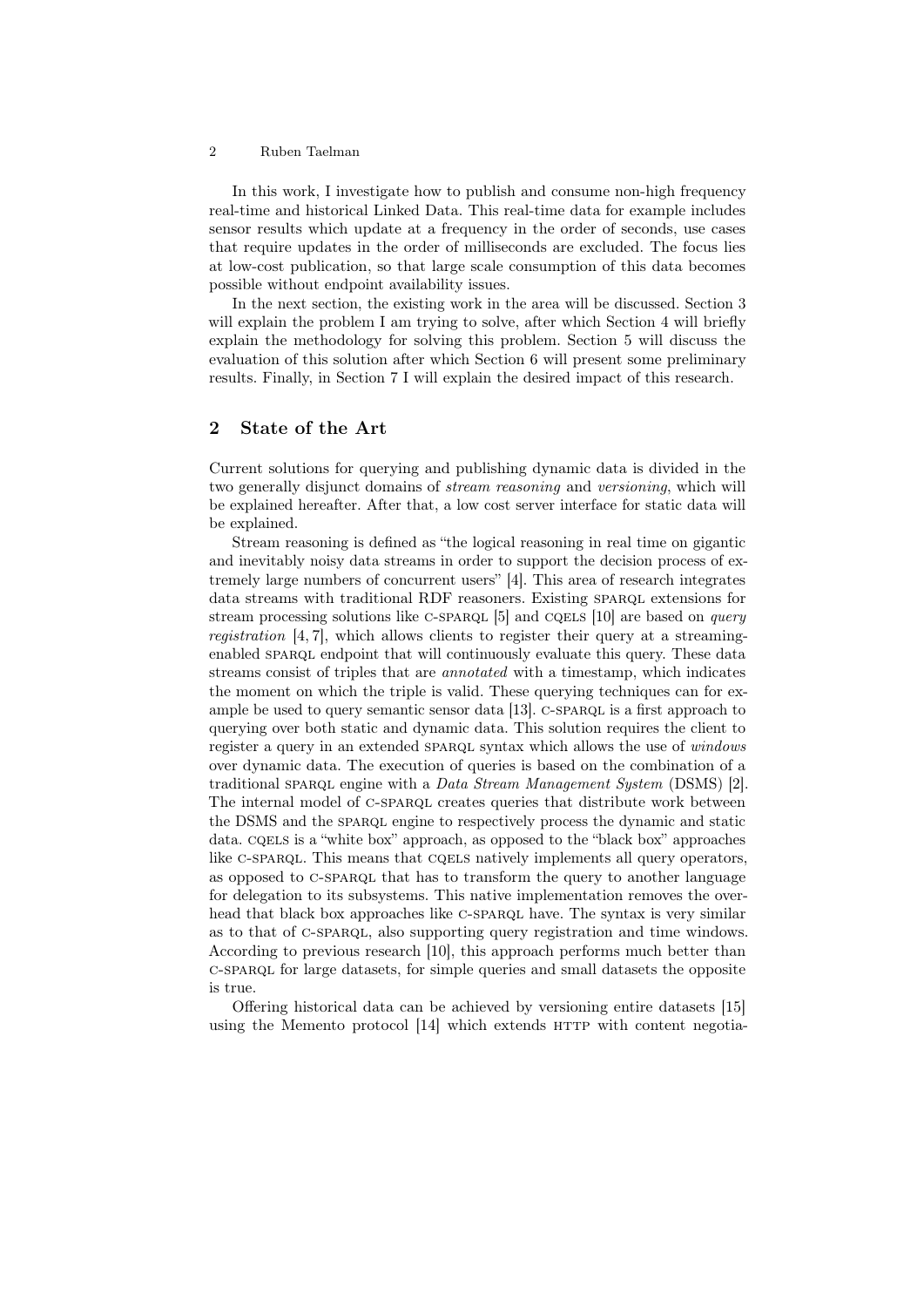tion in the datetime dimension. Memento adds a new link to resources in the http header, named the *TimeGate*, which acts as the datetime dimension for a resource. It provides a list of timely versions of the resource which can be requested. Using Memento's datetime content negotiation and TimeGates, it is possible to do *Time Travel* over the web and browse pages at a specific point in time. R&WBase [\[17\]](#page-9-2) is a triple-store versioning approach based on delta storage combined with traditional snapshots. It offers a method for querying these versioned datasets using SPARQL. The dataset can be retrieved as a virtual graph for each delta revision, thus providing Memento-like time travel without an explicity time indication. TailR [\[11\]](#page-8-7) provides a platform through which datasets can be versioned based on a combination of snapshot and delta storage and offered using the Memento protocol. It allows queries to retrieve the dataset version at a given time and the times at which a dataset has changed.

*Triple Pattern Fragments* (TPFs) [\[18\]](#page-9-3) is a Linked Data publication interface which aims to solve the issue of low availability and performance of existing sparql endpoints for static querying. It does this by moving part of the query processing to the client, which reduces the server load at the cost of increased data transfer and potentially increased query evaluation time. The endpoints are limited to an interface with which only separate triple patterns can be queried instead of full SPARQL queries. The client is then responsible for carrying out the remaining work.

# <span id="page-2-0"></span>3 Problem Statement

Traditional public static sparql query endpoints have a major availability issue. Experiments have shown that more than half of them only reach an availability of less than  $95\%$  [\[6\]](#page-8-8). The unrestricted complexity of SPARQL queries [\[12\]](#page-8-9) combined with the public character of SPARQL endpoints requires an enormous server cost, which can lead to a low server availability. Dynamic SPARQL streaming solutions like c-sparql and cqels offer combined access to dynamic data streams and static background data through continuously executing queries. Because of this continuous querying, the cost of these servers can become *even bigger* than with static querying for similarly sized datasets.

The definition of stream reasoning [\[4\]](#page-8-1) states that it requires reasoning on data streams for "an extremely large number of concurrent users". If we can not even reach a large number of concurrent static SPARQL queries against endpoints without overloading them, how can we expect to do this for dynamic SPARQL queries? Because evaluating these queries put an even greater load on the server if we assume that the continuous execution of a query requires more processing than the equivalent single execution of that query.

The main research question of our work is:

Question 1: How can we combine the low cost publication of non-high frequency real-time and historical data, such that it can efficiently be queried together with static data?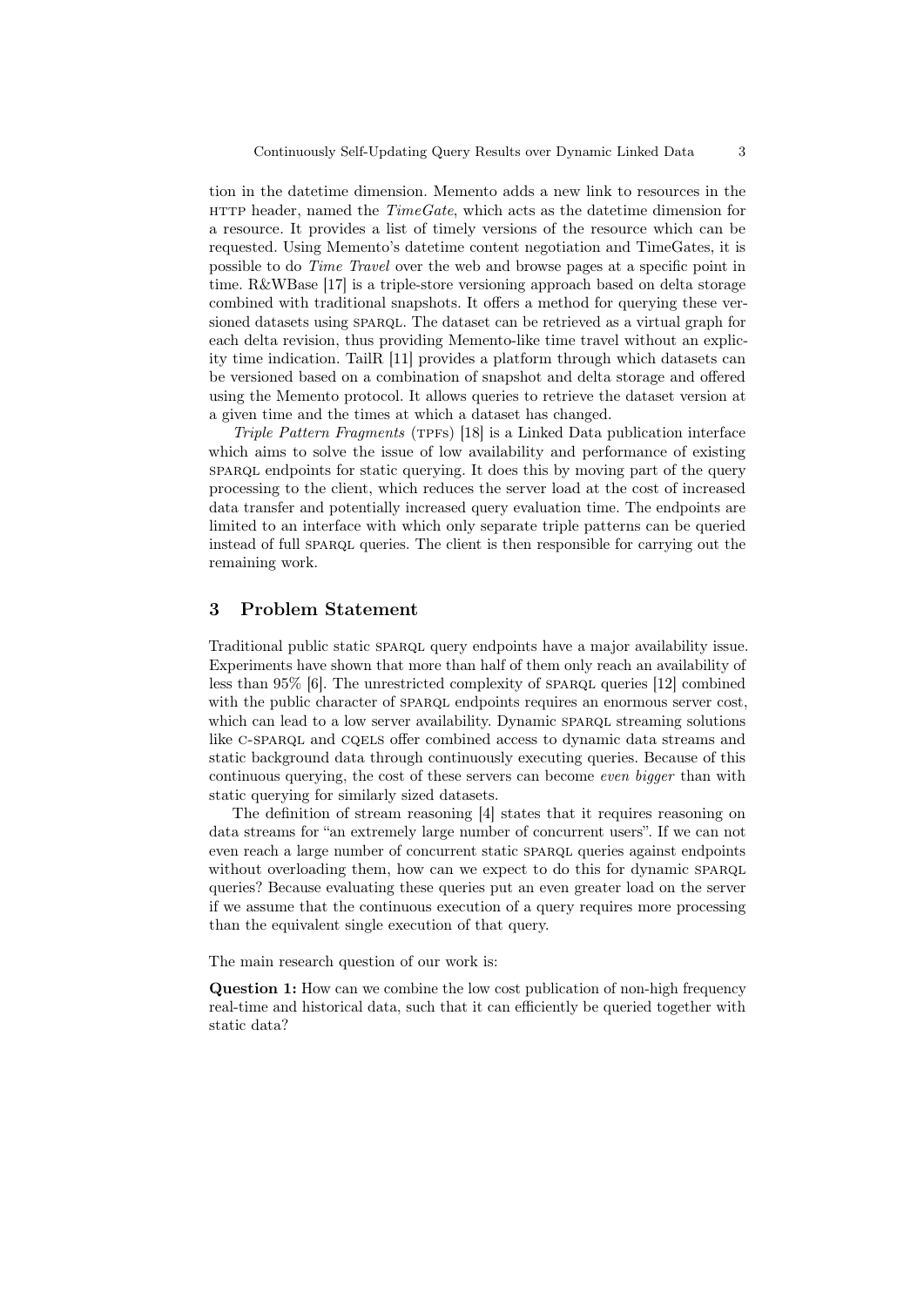<span id="page-3-1"></span>

Fig. 1: LDF axis showing the server effort needed to publish different types of interface together with a vertical axis showing the factor of data dynamicity an interface exposes.

To answer this question, we also need to find an answer to the following questions:

Question 2: How can we efficiently store non-high frequency real-time and historical data and allow efficient transfer to clients?

Question 3: What kind of server interface do we need to enable client-side query evaluation over both static and dynamic data?

These research questions have lead to the following hypotheses:

<span id="page-3-2"></span>Hypothesis 1: Our storage solution can store new data in linear time with respect to the amount of new data.

<span id="page-3-3"></span>Hypothesis 2: Our storage solution can retrieve data by time or triple values in linear time with respect to the amount of retrieved data.

<span id="page-3-4"></span>Hypothesis 3: The server cost for our solution is lower than the alternatives.

<span id="page-3-5"></span>Hypothesis 4: Data transfer is the main factor influencing query execution time in relation to other factors like client processing and server processing.

#### <span id="page-3-0"></span>4 Research Approach

As discussed in Section [2,](#page-1-0) TPF is a Linked Data publication interface which aims to solve the high server cost of static Linked Data querying. This is done by partially evaluating queries client-side, which requires the client to break down queries into more elementary queries which can be solved by the limited and low cost TPF server interface. These elementary query results are then locally combined by the client to produce results for the original query.

We will extend this approach to *continuously updating* querying over *dynamic* data.

Figure [1](#page-3-1) shows this shift to more static data in relation to the *Linked Data Fragments (LDF)* [\[19\]](#page-9-4) axis. LDF is a conceptual framework to compare Linked Data publication interface in which TPF can be seen as a trade-off between high server and client effort for data retrieval. SPARQL streaming solutions like c-sparql and cqels can handle high frequency data and they require a high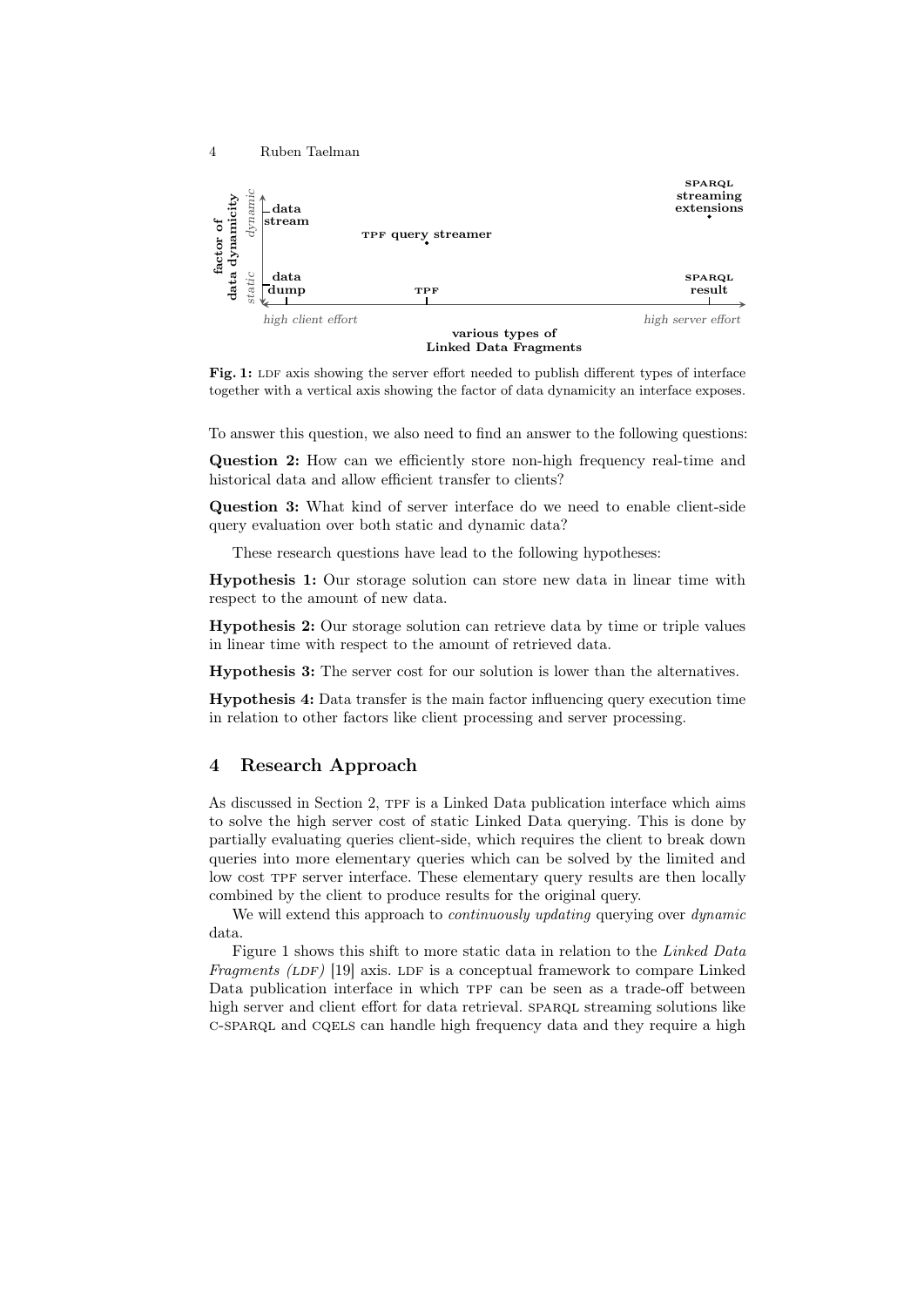<span id="page-4-0"></span>

Fig. 2: A client must be able to evaluate queries by retrieving data from multiple heterogeneous datasources.

server effort because they are at least as expressive as regular SPARQL. Data streams on the other hand expose high frequency data as well, but here it is the client that has to do most of the work when selecting data from those streams. Our tpf query streaming extension focuses on non-high frequency data and aims to lower the server effort for more efficient scaling to large numbers of concurrent query executions.

We can split up this research in three parts, which are shown in Fig. [2.](#page-4-0) First, the server needs to be able to efficiently store dynamic data and publicly offer it. Second, this data must be transferable to the client. Third, a query engine at the client must be able to evaluate queries using this data and keep its answers up to date.

The storage of historical and real-time data requires a delicate balance between storage size and lookup speed. I will develop a method for this storage and lookup with a focus on the efficient retrieval and storage of versions, the dynamic properties of temporal data and the scalability for historical data. This storage method can be based on the differential storage concept TailR uses, combined with HDT  $[8]$  compression for snapshots. The interface through which data will be retrieved could benefit a variant of Memento's *timegate* index to allow users to evaluate historical queries.

For enabling the client to evaluate queries, the client needs to be able to access data from one or more data providers. I will develop a mechanism that enables efficient transmission of temporal data between server and client. By exploiting the similarities between and within temporal versions, I will limit the required bandwidth as much as possible.

To reduce the server cost, the client needs to help evaluating the query. Because of this, we assume that our solution will have a higher client processing cost than streaming-based SPARQL approaches for equivalent queries. For this last goal, I will develop a client-side query engine that is able to do federated querying of temporal data combined with static data against heterogeneous datasources. The engine must keep the real-time results of the query up to date. We can distinguish three requirements for this solution:

 $-$  Allowing queries to be declared using a variant of the sparch language so that it becomes possible for clients to declare queries over dynamic data. This language should support the RDF stream query semantics that are being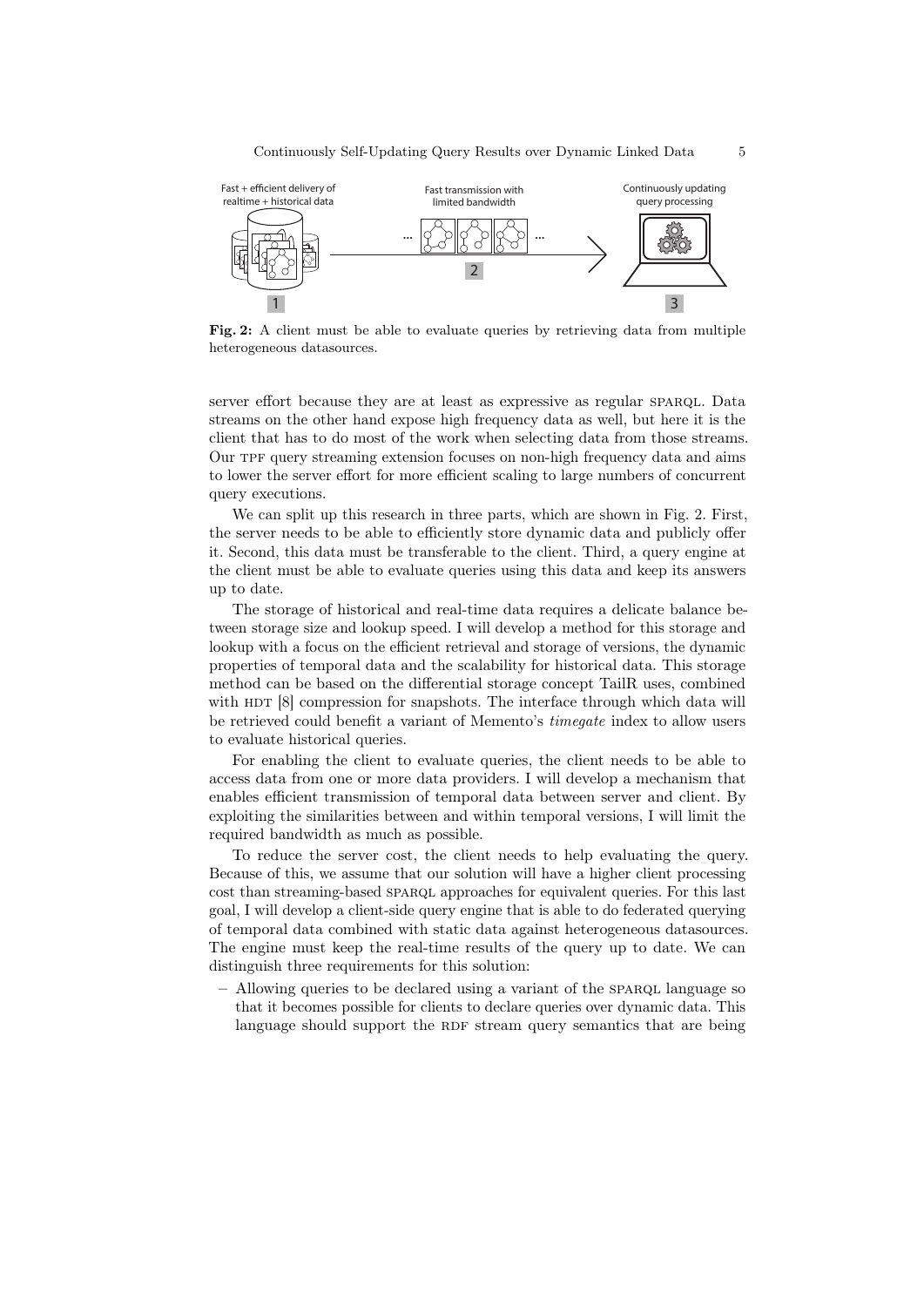discussed within the RSP Community  $Group<sup>1</sup>$  $Group<sup>1</sup>$  $Group<sup>1</sup>$ . We could either use the  $C$ sparaquery language, or make a variant if required.

- Building a client-side query engine to do continuous query evaluation, which means that the query results are updated when data changes occur.
- Providing a format for the delivery of continuously updating results for registered queries that will allow applications to handle this data in a dynamic context.

# <span id="page-5-0"></span>5 Evaluation Plan

I will evaluate each of the three major elements of this research independently: the storage solution for dynamic data at the server; the retrieval of this data and its transmission; and the query evaluation by the client.

## 5.1 Storage

The evaluation of our storage solution can be done with the help of two experiments.

First, I will execute a large number of insertions of dynamic data against a server. I will measure its cpu usage and determine if it is still able to achieve a decent quality of service for data retrieval. I will also measure the increase in data storage. By analyzing the variance of the cpu usage with different insertion patterns we should be able to accept or reject Hypothesis [1,](#page-3-2) which states that data can be added in linear time.

The second experiment will consist of the evaluation of data retrieval. This experiment will consist of a large number of lookups against a server by both triple contents and time instants. Doing a variance analysis on the lookup times over these different lookup types will help us to determine the validity of Hypothesis [2,](#page-3-3) which states that data can be retrieved in linear time.

These two experiments can be combined to see if one or the other demands too much of the server's processing power.

#### 5.2 Retrieval and Transmission

To determine the retrieval cost of data from a server and its transmission, we need to measure the effects of sending a large amount of lookup requests. One of the experiments I performed on the solution that was built during my master's thesis [\[16\]](#page-9-5) was made up of one server and ten physical clients. Each of these clients could execute from one to ten concurrent unique queries. This results in a series of 10 to 200 concurrent query executions. This setup was used to test the client and server performance of my implementation compared to C-SPARQL and COELS.

<sup>6</sup> Ruben Taelman

<span id="page-5-1"></span><sup>1</sup> <https://www.w3.org/community/rsp/>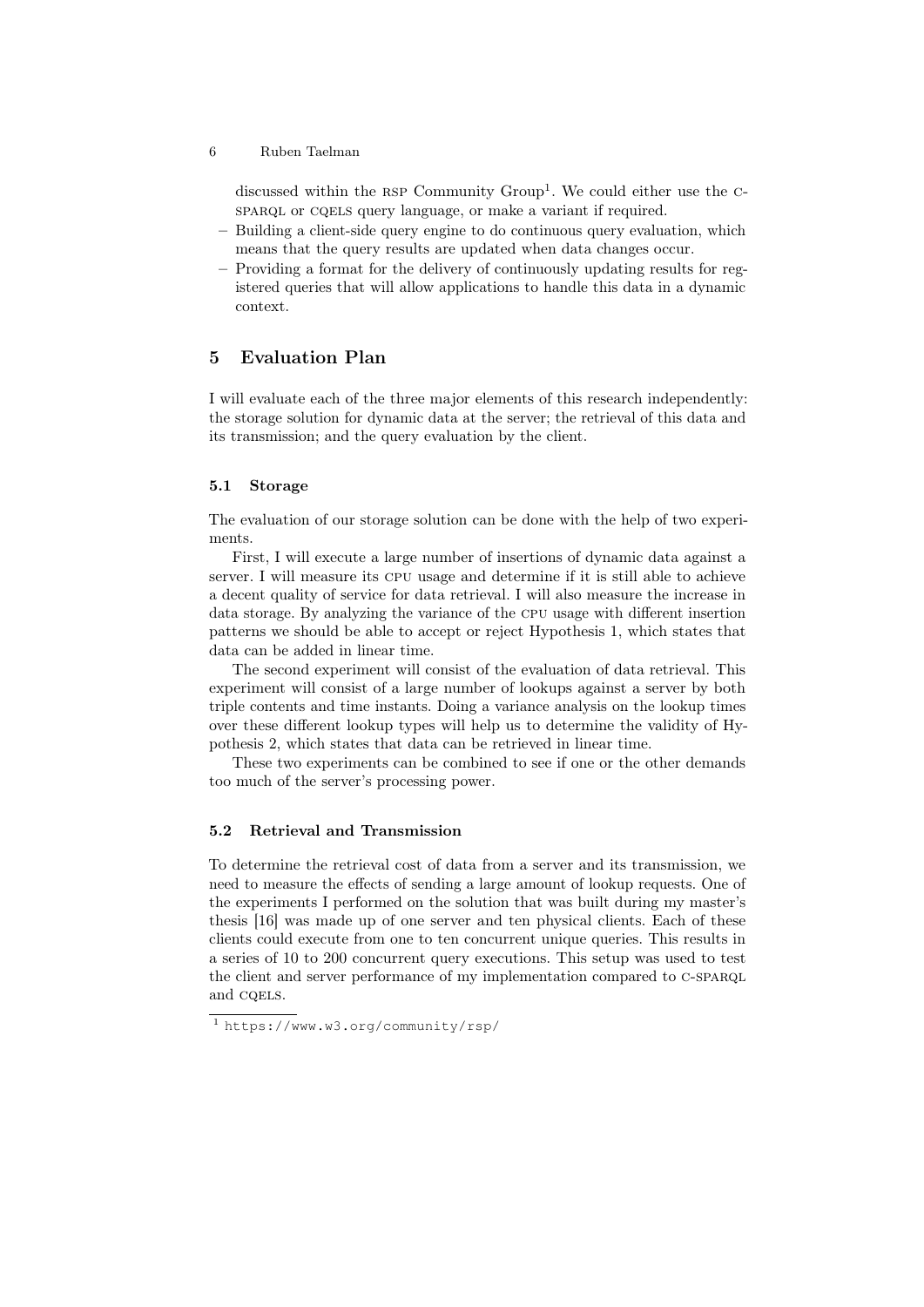Even though this experiment produced some interesting results, as will be explained in the next section, 200 concurrent clients are not very representative for large scale querying on the public Web. But it can already be used to partially answer Hypothesis [3](#page-3-4) that states that our solution has a lower server cost than the alternatives. To extend this, I will develop a mechanism to simulate thousands of simultaneous requests to a server that offers dynamic data. The main bottleneck in the current experiment setup are the query engines on each client. If we were to detach the query engines from the experiment, we could send much more requests to the server and this would result in more representative results. This could be done by first collecting a representative set of HTTP requests that these query engines send to the server. This set of requests should be based on real non-high frequency use cases where it makes sense to have a large number of concurrent query evaluations. These requests can be inspired by existing rsp benchmarks like SRBench [\[20\]](#page-9-6) and CityBench [\[1\]](#page-8-11). Once this collection has been built, the client-cpu intensive task is over, and we can use this pool of requests to quickly simulate http requests to our server. By doing a variance analysis of the server cpu usage for my solution compared to the alternatives, we will be able to determine the truth of Hypothesis [3.](#page-3-4)

# 5.3 Query Evaluation

The evaluation of the client side query engine can be done like the experiment of my master's thesis, as explained in the previous section. In this case, the results would be representative since the query engine is expected to be the most resource intensive element in this solution. The CityBench [\[1\]](#page-8-11) RSP benchmark could for example be used to do measurements based on datasets from various city sensors. By doing a variance analysis of the different client's cpu usage for my solution compared to the alternatives, we will be able to determine how much higher our client cpu cost is than the alternatives. The alternatives in this case include server-side RSP engines like C-SPARQL and CQELS, but also fully client-side stream processing solutions using stream publication techniques like Ztreamy  $[9]$ . This way, we test compare our solution with both sides of the LDF axis, on the one hand we have the cases where the server does all of the work while evaluating queries, while on the other hand we have cases where the client does all of the work. For Hypothesis [4,](#page-3-5) which assumes that data transfer is the main factor for query execution time, we will do a correlation test of bandwidth usage and the corresponding query's execution times.

## <span id="page-6-0"></span>6 Preliminary Results

During my master's thesis, I did some preliminary research on the topic of continuous querying over non-high frequency real-time data. My solution consisted of *annotating* triples with *time* to give them a timely context, which allowed this dynamic data to be stored on a regular *static* TPF server. An extra layer on top of the TPF client was able to interpret these time-annotated triples as dynamic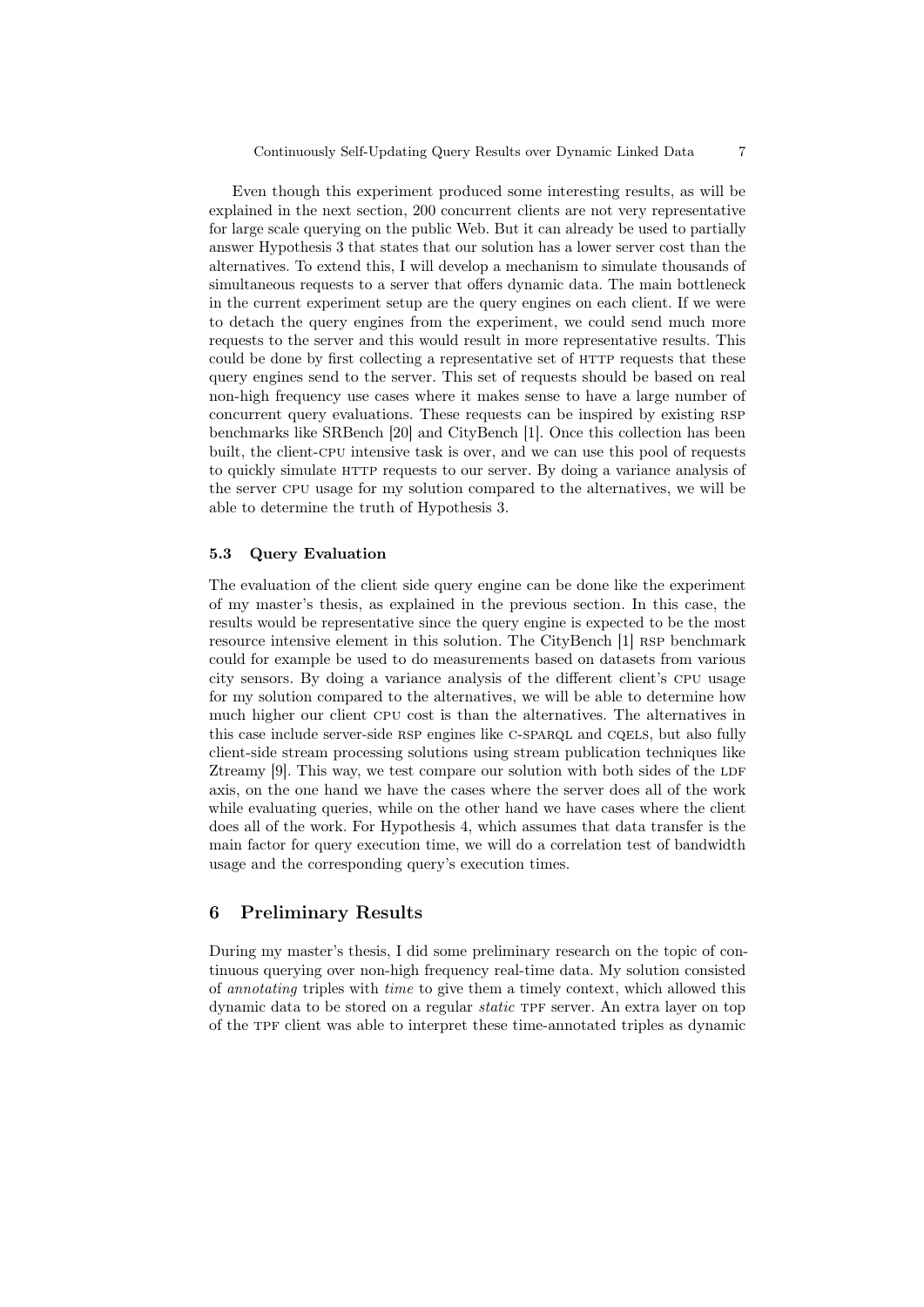<span id="page-7-1"></span>

Fig. 3: The client and server CPU usages for one query stream for C-SPARQL, CQELS and our preliminary solution. Our solution has a very low server cost and a higher average client cpu usage when compared to the alternatives.

versions of certain facts. This extra software layer could then derive the exact moment at which the query should be *re-evaluated* to keep its results up to date.

The main experiment that was performed in my master's thesis resulted in the output from Figure [3.](#page-7-1) We can see that our approach significantly reduced the server load when compared to C-SPARQL and CQELS, as was the main the goal. The client now pays for the largest part of the query executions, which is caused by the use of tpf. The client cpu usage for our implementation spikes at the time of query initialization because of the rewriting phase, but after that it drops to around 5%.

#### <span id="page-7-0"></span>7 Conclusions

Once we can publish both non-high frequency real-time and historical data at a low server cost, we can finally allow many simultaneous clients to query this data while keeping their results up to date, so this dynamic data can be used in our applications with the same ease as we already do today with static data.

The Semantic Sensor Web already promotes the integration of sensors in the Semantic Web. My solution would make medium to low frequency sensor data queryable on a web-scale, instead of just for a few machines in a private environment for keeping the server cost maintainable.

Current Big Data analysis techniques are able to process data streams, but combining them with other data by discovering semantic relations still remains difficult. The solution presented in this work could make these Big Data analyses possible using Semantic Web techniques. This would make it possible to perform these analyses in a federated manner over heterogeneous sources, since a strength of Semantic Web technologies is the ability to integrate data from the whole web. These analyses could be executed by not only one entity, but all clients with access to the data, while still putting a reasonable load on the server.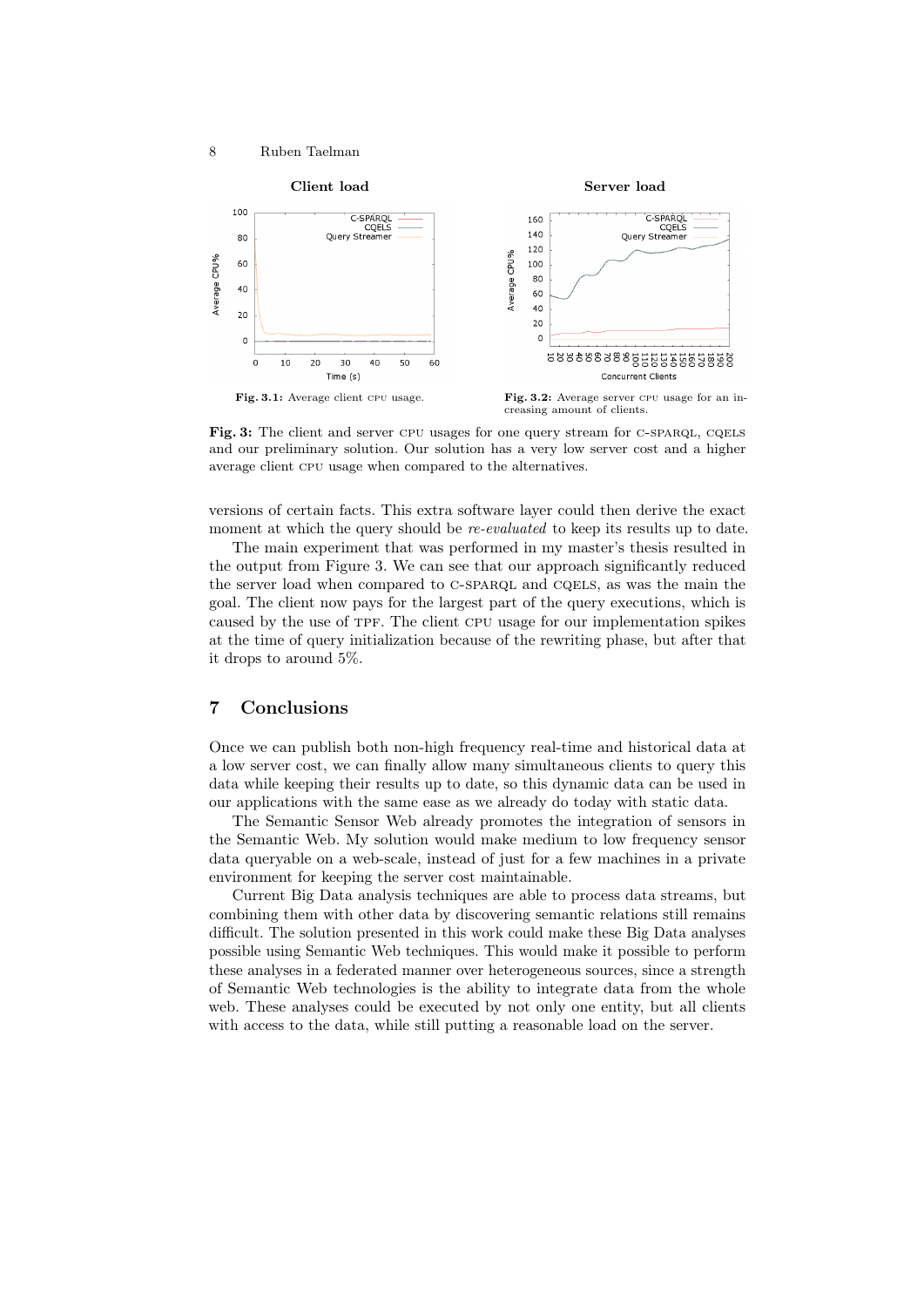#### References

- <span id="page-8-11"></span>1. Ali, M., Gao, F., Mileo, A.: CityBench: A configurable benchmark to evaluate rsp engines using smart city datasets. In: Arenas, M., Corcho, O., Simperl, E., Strohmaier, M., d'Aquin, M., Srinivas, K., Groth, P., Dumontier, M., Heflin, J., Thirunarayan, K., Staab, S. (eds.) The Semantic Web - ISWC 2015, Lecture Notes in Computer Science, vol. 9367, pp. 374–389. Springer International Publishing (2015), [http://dx.doi.org/10.1007/978-3-319-25010-6\\_25](http://dx.doi.org/10.1007/978-3-319-25010-6_25)
- <span id="page-8-6"></span>2. Arasu, A., Babcock, B., Babu, S., Cieslewicz, J., Datar, M., Ito, K., Motwani, R., Srivastava, U., Widom, J.: stream: The Stanford data stream management system. Book chapter (2004), [http://ilpubs.stanford.edu:8090/641/1/](http://ilpubs.stanford.edu:8090/641/1/2004-20.pdf) [2004-20.pdf](http://ilpubs.stanford.edu:8090/641/1/2004-20.pdf)
- <span id="page-8-0"></span>3. Babu, S., Widom, J.: Continuous queries over data streams. ACM Sigmod Record 30(3), 109–120 (2001), <http://dl.acm.org/citation.cfm?id=603884>
- <span id="page-8-1"></span>4. Barbieri, D., Braga, D., Ceri, S., Della Valle, E., Grossniklaus, M.: Stream Reasoning: Where We Got So Far. In: Proceedings of the NeFoRS2010 Workshop, colocated with ESWC2010 (2010), [http://wasp.cs.vu.nl/larkc/nefors10/](http://wasp.cs.vu.nl/larkc/nefors10/paper/nefors10_paper_0.pdf) [paper/nefors10\\_paper\\_0.pdf](http://wasp.cs.vu.nl/larkc/nefors10/paper/nefors10_paper_0.pdf)
- <span id="page-8-2"></span>5. Barbieri, D.F., Braga, D., Ceri, S., Valle, E.D., Grossniklaus, M.: Querying RDF streams with C-SPARQL. SIGMOD Rec.  $39(1)$ ,  $20-26$  (Sep 2010), [http://doi.](http://doi.acm.org/10.1145/1860702.1860705) [acm.org/10.1145/1860702.1860705](http://doi.acm.org/10.1145/1860702.1860705)
- <span id="page-8-8"></span>6. Buil-Aranda, C., Hogan, A., Umbrich, J., Vandenbussche, P.Y.: SPARQL webquerying infrastructure: Ready for action? In: Proceedings of the 12th International Semantic Web Conference, pp. 277–293. Springer (2013), [http://vmwebsrv01.](http://vmwebsrv01.deri.ie/sites/default/files/publications/paperiswc.pdf) [deri.ie/sites/default/files/publications/paperiswc.pdf](http://vmwebsrv01.deri.ie/sites/default/files/publications/paperiswc.pdf)
- <span id="page-8-4"></span>7. Della Valle, E., Ceri, S., van Harmelen, F., Fensel, D.: It's a streaming world! reasoning upon rapidly changing information. Intelligent Systems, IEEE 24(6), 83–89 (Nov 2009), [http://www.few.vu.nl/~frankh/postscript/IEEE-](http://www.few.vu.nl/~frankh/postscript/IEEE-IS09.pdf)[IS09.pdf](http://www.few.vu.nl/~frankh/postscript/IEEE-IS09.pdf)
- <span id="page-8-10"></span>8. Fernández, J.D., Martínez-Prieto, M.A., Gutiérrez, C., Polleres, A., Arias, M.: Binary RDF representation for publication and exchange (HDT). Web Semantics: Science, Services and Agents on the World Wide Web 19, 22–41 (2013), [http:](http://www.sciencedirect.com/science/article/pii/S1570826813000036) [//www.sciencedirect.com/science/article/pii/S1570826813000036](http://www.sciencedirect.com/science/article/pii/S1570826813000036)
- <span id="page-8-12"></span>9. Fisteus, J.A., Garcia, N.F., Fernandez, L.S., Fuentes-Lorenzo, D.: Ztreamy: A middleware for publishing semantic streams on the Web. Web Semantics: Science, Services and Agents on the World Wide Web 25, 16–23 (2014)
- <span id="page-8-3"></span>10. Le-Phuoc, D., Dao-Tran, M., Parreira, J.X., Hauswirth, M.: A native and adaptive approach for unified processing of Linked Streams and Linked Data. In: The Semantic Web–ISWC 2011, pp. 370–388. Springer (2011), [http://iswc2011.semanticweb.org/fileadmin/iswc/Papers/](http://iswc2011.semanticweb.org/fileadmin/iswc/Papers/Research_Paper/05/70310368.pdf) [Research\\_Paper/05/70310368.pdf](http://iswc2011.semanticweb.org/fileadmin/iswc/Papers/Research_Paper/05/70310368.pdf)
- <span id="page-8-7"></span>11. Meinhardt, P., Knuth, M., Sack, H.: TailR: a platform for preserving history on the web of data. In: Proceedings of the 11th International Conference on Semantic Systems. pp. 57–64. ACM (2015), [http://dl.acm.org/citation.cfm?id=](http://dl.acm.org/citation.cfm?id=2814875) [2814875](http://dl.acm.org/citation.cfm?id=2814875)
- <span id="page-8-9"></span>12. Pérez, J., Arenas, M., Gutierrez, C.: Semantics and complexity of SPARQL. In: International semantic web conference. vol. 4273, pp. 30–43. Springer (2006), <http://arxiv.org/pdf/cs/0605124.pdf>
- <span id="page-8-5"></span>13. Sheth, A., Henson, C., Sahoo, S.: Semantic Sensor Web. Internet Computing, IEEE 12(4), 78–83 (July 2008), [http://corescholar.libraries.wright.](http://corescholar.libraries.wright.edu/cgi/viewcontent.cgi?article=2125&context=knoesis) [edu/cgi/viewcontent.cgi?article=2125&context=knoesis](http://corescholar.libraries.wright.edu/cgi/viewcontent.cgi?article=2125&context=knoesis)